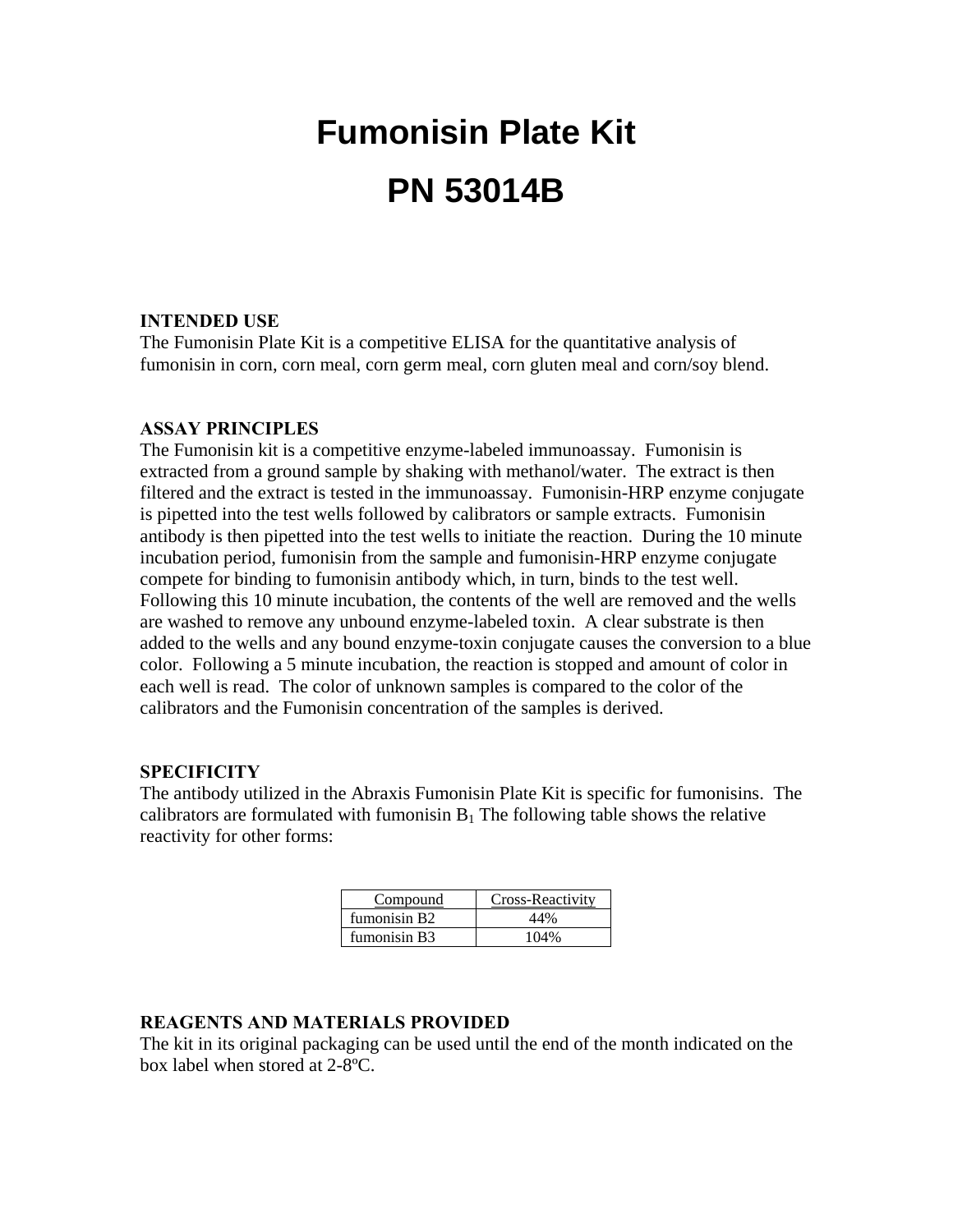- Plate containing 12 test strips of 8 wells each vacuum-packed in aluminized pouch with indicating dessicant.
- 5 vials each containing 2 mL of Fumonisin calibrators corresponding to 0, 0.3, 1.0, 3.0 and 6.0 µg/mL (ppm) of Fumonisin. (Note: Because of the 1:5 dilution of the grain sample in the extraction step, the calibrators actually contain 1/5th of the stated value. No further correction back to the concentration in the original grain sample is required.)
- 1 vial containing 8 mL of Fumonisin-HRP Enzyme Conjugate.
- 1 vial containing 8 mL of Rabbit anti-Fumonisin antibody.
- 1 vial containing 14 mL of Substrate.
- 1 vial containing 14 mL of Stop Solution. (Caution! 1N HCl. Handle with care.)
- **Instructions**

# **PRECAUTIONS**

- 1. Each reagent is optimized for use in the Abraxis Fumonisin Plate Kit. Do not substitute reagents from any other manufacturer into the test kit. Do not combine reagents from other Abraxis Fumonisin Plate Kits with different Lot numbers.
- 2. Dilution or adulteration of reagents or samples not called for in the procedure may result in inaccurate results.
- 3. Do not use reagents after expiration date.
- 4. Reagents should be brought to room temperature, 20-28ºC (62-82ºF) prior to use. Avoid prolonged (> 24 hours) storage at room temperature.
- 5. Fumonisin is a very toxic substance. Dispose of all liquids in a plastic container containing household bleach (minimum 10%). All labware should be soaked for at least 1 hour in a 30% solution of household bleach. Avoid contact of skin and mucous membranes with reagents and sample extracts by wearing gloves and protective apparel. If exposure of skin and mucous membranes to liquids should occur, immediately flush with water.
- 6. The Stop Solution is 1N hydrochloric acid. Avoid contact with skin and mucous membranes. Immediately clean up any spills and wash area with copious amounts of water. If contact should occur, immediately flush with copious amounts of water.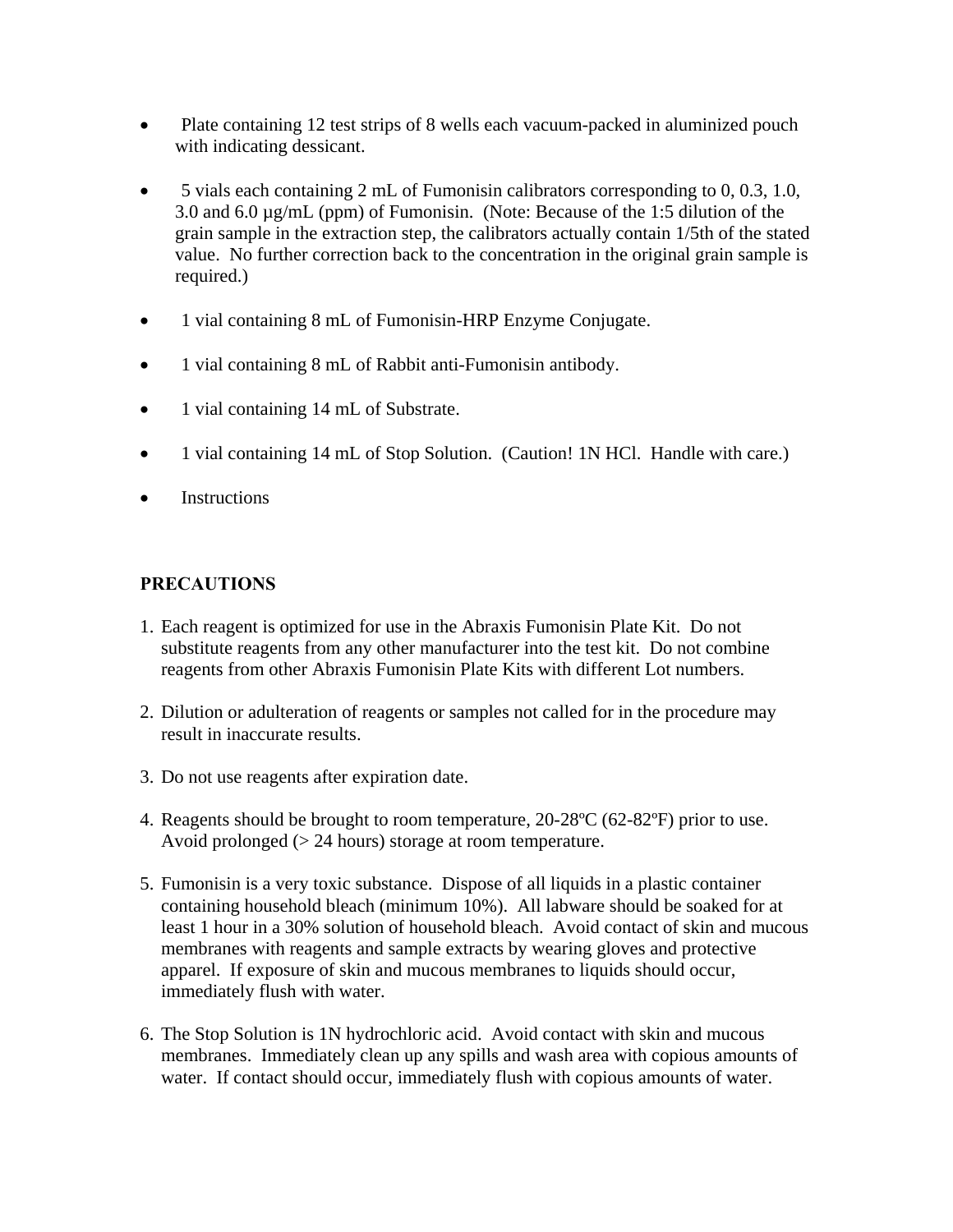# **MATERIALS REQUIRED BUT NOT PROVIDED**

- 1. Laboratory quality distilled or deionized water.
- 2. Methanol, ACS grade
- 3. Graduated cylinder, 100 ml or larger.
- 4. Glassware for sample extraction and extract collection.
- 5. Filter , Whatman GF/A or equivalent
- 6. Pipet with disposable tips capable of dispensing  $50 \mu L$ .
- 7. Multi-channel pipet; 8 channel capable of dispensing 50 and 100 µL.
- 8. Paper towels or equivalent absorbent material.
- 9. Microwell plate or strip reader with 450nm filter.
- 10. Timer

# **EXTRACTION SOLUTION PREPARATION**

- 1. Carefully measure 30 mL of distilled or deionized water for each 100 mL being prepared and transfer to a clean glass container with tight-fitting lid.
- 2. Carefully measure 70 mL of Methanol for each 100 mL being prepared and add to the container.
- 3. Cover and swirl to mix completely. Store tightly sealed to minimize evaporation.

#### **SAMPLE PREPARATION**

- 1. Grind samples to pass a 20 mesh sieve and thoroughly mix prior to sub-sampling. Samples not being immediately analyzed should be stored refrigerated.
- 2. Weigh 20 grams of ground sample and combine with 100 mL of 70% methanol in a clean container with tight fitting lid.
- 3. Vigorously shake the container for 3 minutes.
- 4. Allow sample to stand for 2-3 minutes to allow some settling of the slurry.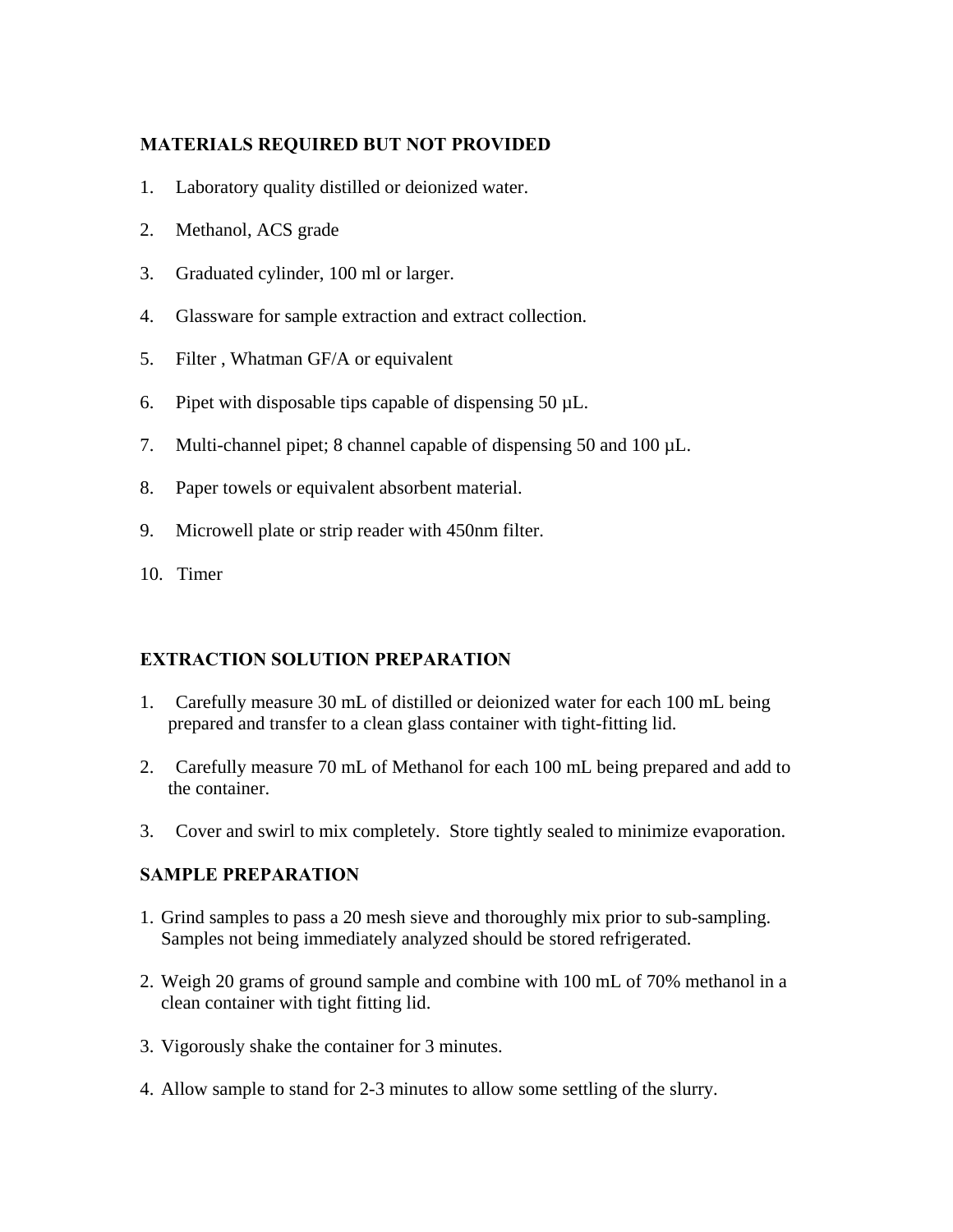5. Filter a minimum of 15 mL of the extract through Whatman GF/A filters and collect the extract into a clean container.

**TEST PROCEDURE** (Note: Running calibrators and samples in duplicate will improve assay precision and accuracy.)

- 1. Allow reagents and sample extracts to reach room temperature prior to running the test.
- 2. Place the appropriate number of test wells and into a microwell holder. Be sure to reseal unused wells in the zip-lock bag with dessicant.
- 3. Dispense **50 µL of Enzyme Conjugate** into each test well.
- 4. Using a pipet with disposable tips, add **50 μL of calibrators and samples** to the appropriate test wells. Be sure to use a clean pipet tip for each.
- 5. Dispense **50 µL of Antibody Solution** into each test well.
- 6. Incubate the test wells for **10 minutes**.
- 7. Dump the contents of the wells into an appropriate waste container. Fill the wells to overflowing with tap water and dump. Repeat 4X for a total of five washes.
- 8. Following the last wash tap the inverted wells onto absorbent paper to remove the last of the wash solution.
- 9. Dispense **100 µL of Substrate** into each well.
- 10. Incubate the wells for **5 minutes**.
- 11. Dispense **100 µL of Stop Solution** into each test well.
- 12. Read and record the absorbance of the wells at 450nm using a strip or plate reader.

#### **RESULTS INTERPRETATION**

1. Semi-quantitative results can be derived by simple comparison of the sample absorbances to the absorbance of the calibrator wells: Sample containing less color than a calibrator well have a concentration of Fumonisin greater than the concentration of the calibrator. Samples containing more color than a calibrator well have a concentration less than the concentration of the calibrator.